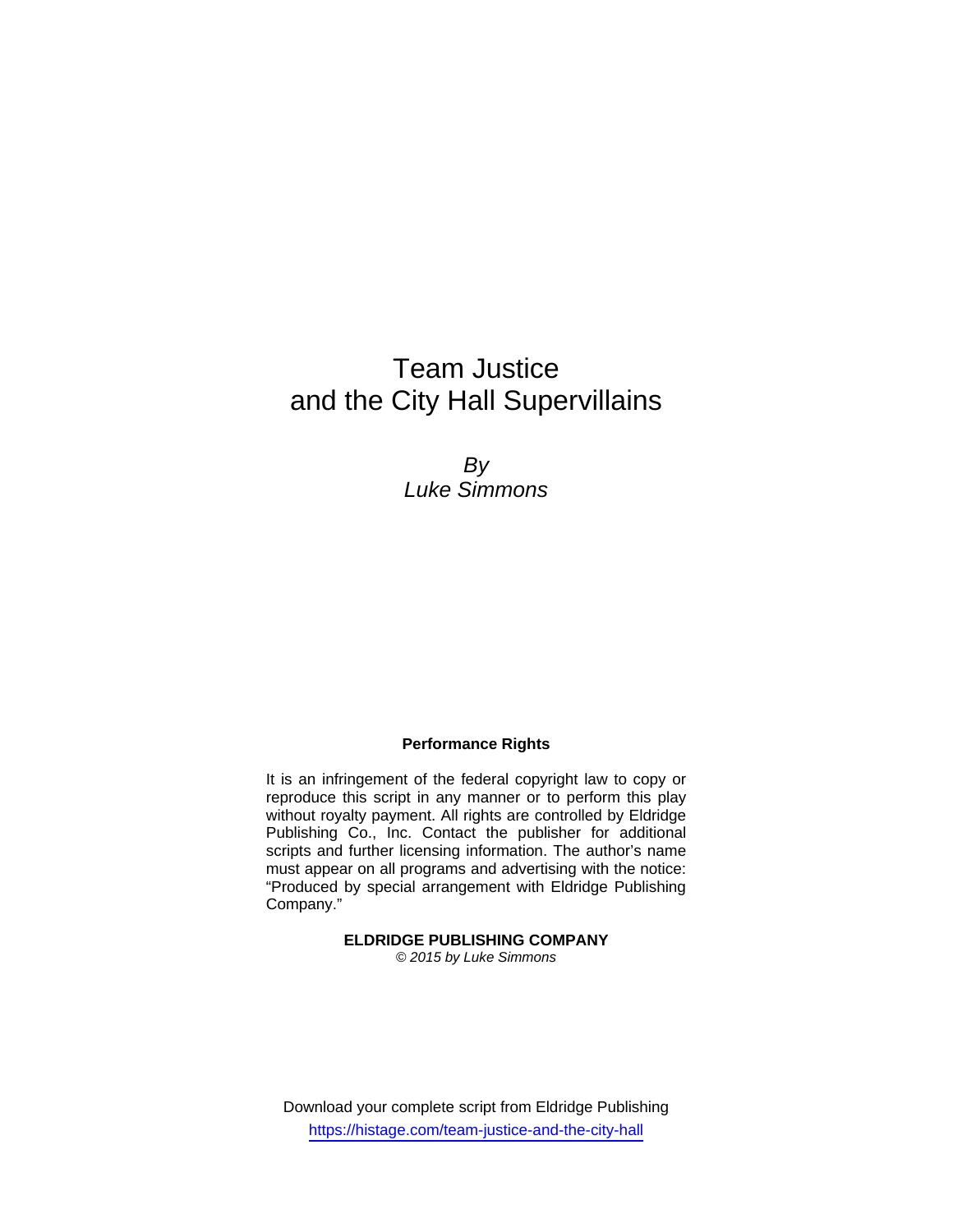*Team Justice and the City Hall Supervillains - 2 -* 

#### **DEDICATION**

*To the faculty and students of Columbia Christian Schools* 

#### **STORY OF THE PLAY**

Team Justice, a team of four incredibly obnoxious superheroes, must overcome a group of supervillains who have ingratiated themselves with the city council of Littleton. The villains have taken over the city by entangling its superheroes in a nightmare of tickets, citations, and bureaucratic red tape. The only way to repeal the supervillains' nefarious legislation is for the arrogant, socially incompetent superheroes to somehow convince enough random citizens to sign a petition…without using their superpowers, which are now illegal. They must do this before the final phase of the villains' plan goes into effect and Littleton is doomed forever!

The heroes take to the streets, but quickly discover they aren't as popular among the townspeople as they thought they were. With their super-sized egos and entitled antics preventing them from getting the signatures they need, the superheroes decide to appear on *Good Morning Littleton*, a local talk show, to solicit a larger audience. This only leads to their offending more people. However, the heroes are inspired by one of the show's commercials for a low-budget law firm. Will the heroes beat the villains in the final showdown in the city council chamber? About an hour.

#### **ORIGINAL PRODUCTION**

Columbia Christian Schools in Portland, Oregon. May 2014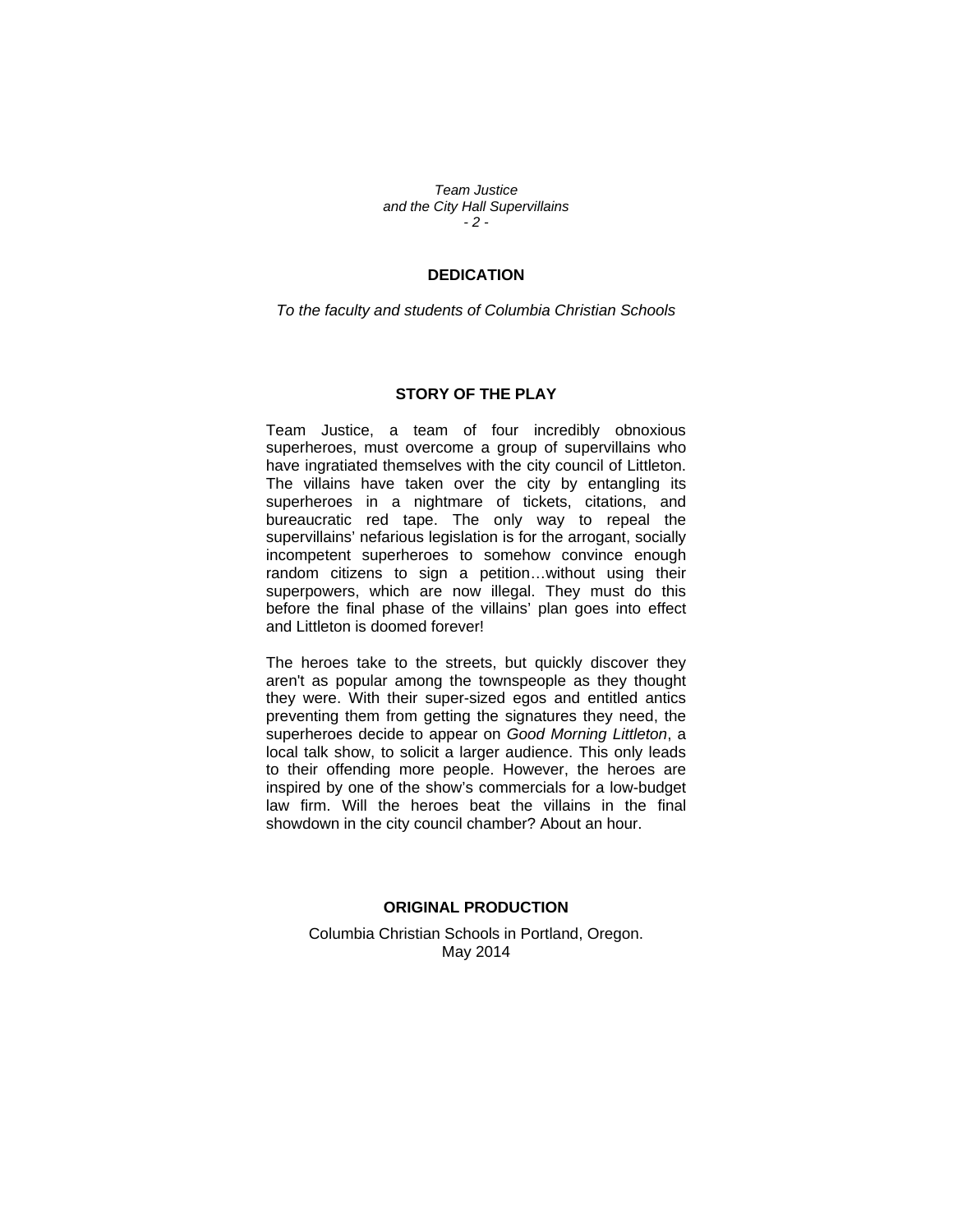*Team Justice and the City Hall Supervillains - 3 -* 

## **CAST OF CHARACTERS**

*(Cast of 19-33 or more. 6 m, 6 w, 7 flexible, much doubling possible.)* 

#### **NARRATOR**

#### **TEAM JUSTICE**

JACK JUSTICE JOHNNY JOLT THE FINAL PHANTOM THE CHICK

#### **SUPERVILLAINS**

DR. DREAD IGROV THE TWINS THE HEADLESS HORSEMAN

#### **TOWNSPEOPLE**

**CHIEF** DEPUTY CHAIRMAN/WOMAN COUNCILPERSON 1, 2, and 3 REPORTER 1 (m.) and 2 (f.) CAMERAMAN/WOMAN- no lines ROBBER 1, 2, and 3 TOWNSPERSON 1 and 2 (f.) YOUNG MAN YOUNG WOMAN OLD WOMAN MOTHER HOST (f.) **STAGEHANDS** CALLER 1, 2, and 3 BRUCE HAMMERSMITH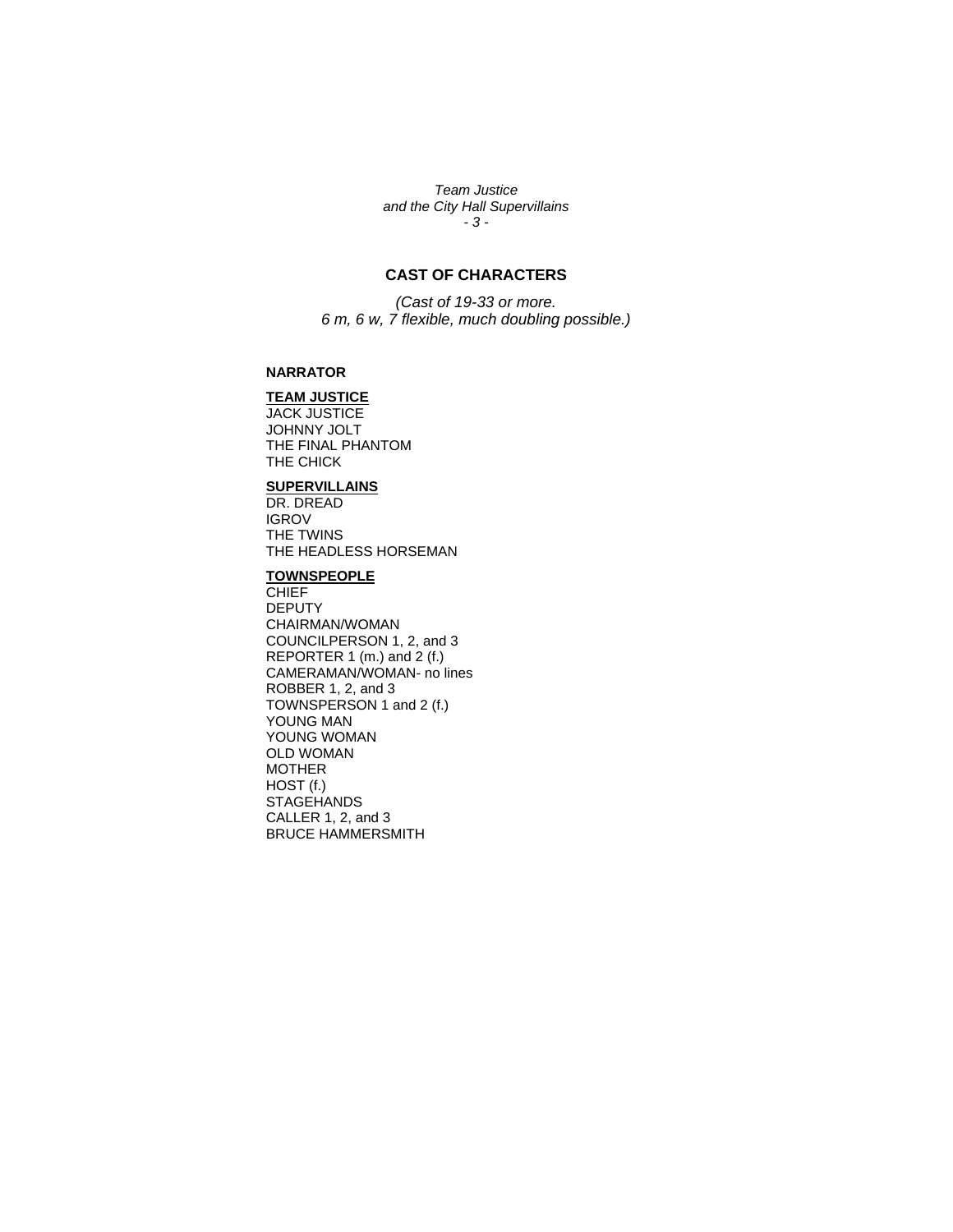*Team Justice and the City Hall Supervillains - 4 -* 

### **SYNOPSIS OF SCENES**

Scene 1: A street scene. Scene 2: The city council chamber. Scene 3: A street scene. Scene 4: The set of *Good Morning Littleton*. Scene 5: The city council chamber.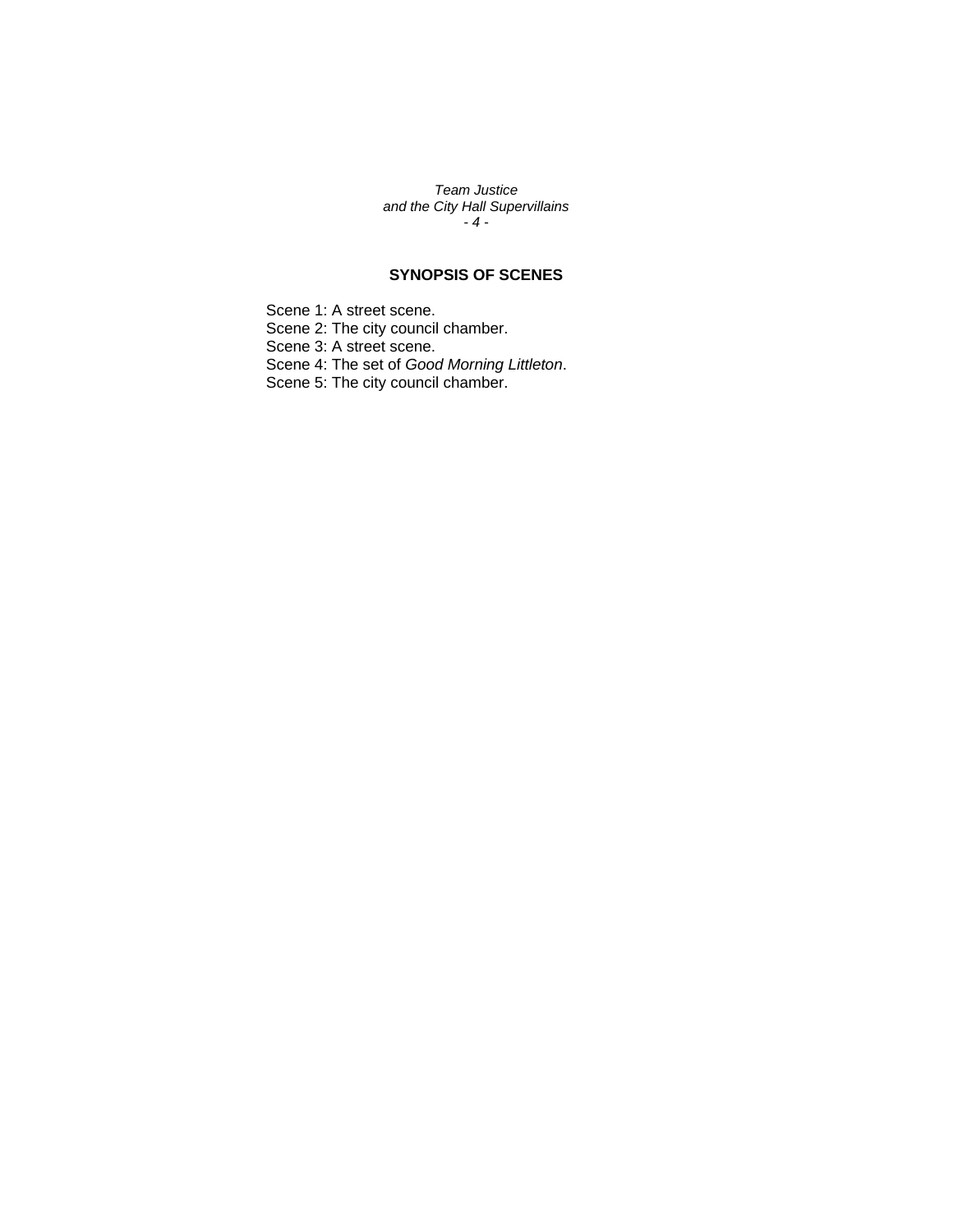*Team Justice and the City Hall Supervillains - 5 -* 

#### **Scene 1**

*(AT RISE: A street scene. TOWNSPEOPLE are milling about, going about an average day. People are very cheerful, walking tall and waving as they pass strangers. All lines are delivered with enormous smiles. As this goes on, the NARRATOR enters.)* 

**NARRATOR:** Ah, Littleton! A town among towns! A shining monument to the American way of life! A thriving metropolis of modest office complexes, white picket fences, and TV dinners! The kind of town where every kid has a dog and a bicycle. The kind of town with more churches than stoplights. The kind of town where everybody knows your name!

**TOWNSPERSON 1:** Heya there, George!

**NARRATOR:** …they might be heard to say! Its citizens lived happy, quiet, comfortable lives.

**TOWNSPERSON 2:** How ya doin?

**TOWNSPERSON 1:** Happy, quiet, and comfortable!

*(THEY laugh heartily and robustly.)* 

**TOWNSPERSON 1:** Why are we laughing? **TOWNSPERSON 2:** I don't know!

*(THEY laugh just as robustly. NARRATOR joins in the laughter.)* 

**NARRATOR:** Me either! The point is, as far as towns go, Littleton was almost perfect. Almost.

*(THREE ROBBERS, dressed in a classic stripes/black mask getup, enter out of breath. Each carries a large sack over his shoulder. They glance around nervously.)* 

**NARRATOR:** *(Cont'd.)* You see, Littleton was mostly good, with a little bit of crime. Just like any other city. Except for Detroit, which is kind of the other way around.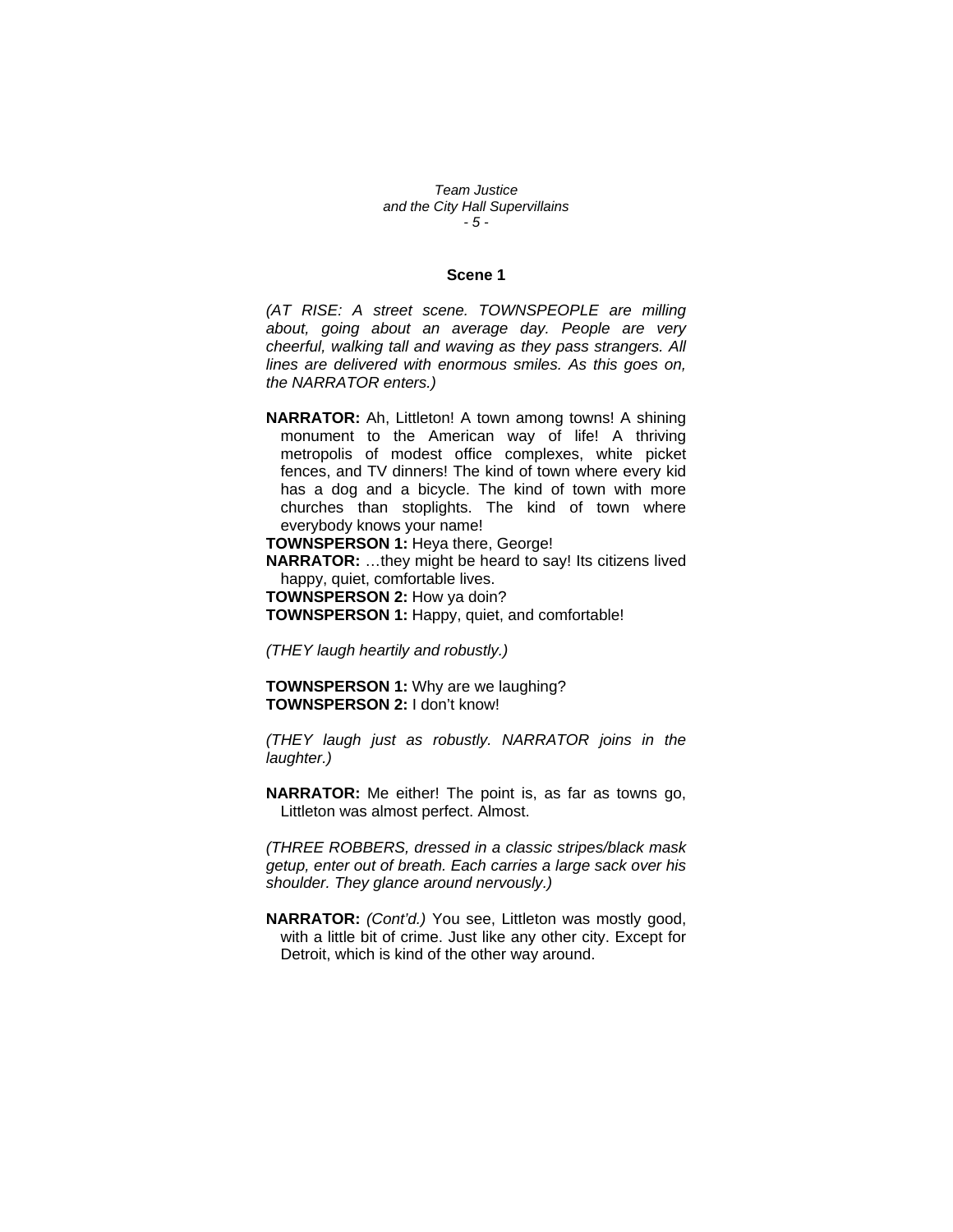*Team Justice and the City Hall Supervillains - 6 -* 

*(ROBBER 1 pulls out a gun and begins brandishing it around and yelling.)* 

**ROBBER 1:** All right, hands up everybody!

**NARRATOR:** Unfortunately, even though Littleton was a city of fine, upstanding people, it was also home to criminals. Thieves, arsonists, murderers, and jaywalkers. This tale begins with two robbers fleeing the scene of the crime.

*(A LADY screams. The ROBBER begins forcing the TOWNSPEOPLE to their knees with their hands on their heads, hostage style.)* 

**ROBBER 1:** Quiet, lady! The cops is on the way! **ROBBER 2:** We need hostages! Everybody on the ground! **TOWNSPERSON 1:** Don't shoot! **ROBBER 3:** Look, buddy, I don't wanna shoot you anymore than you wanna get shot! **TOWNSPERSON 1:** Y'know, you say that....

*(CHIEF and DEPUTY enter, guns drawn.)* 

**DEPUTY:** Freeze!

**ROBBER 1:** Give it up, Chief! We've got hostages! **CHIEF:** *(To DEPUTY.)* Don't shoot! He's right.

**ROBBER 2:** All right now, if you just do exactly as we say, this can still end well for everybody!

**TOWNSPERSON 2:** Actually, I had to be somewhere ten minutes ago…

**ROBBER 2:** All right, it can end well for almost everybody! **CHIEF:** Okay, just relax! What are your demands?

**ROBBER 2:** Good call, Chief! Right, here are our demands: We want one hundred thousand dollars in non-sequential bills in a briefcase.

*(ROBBER 3 whispers something in HIS ear.)* 

**ROBBER 2:** Make that two hundred thousand, and in a leather briefcase. And we want an escape helicopter.